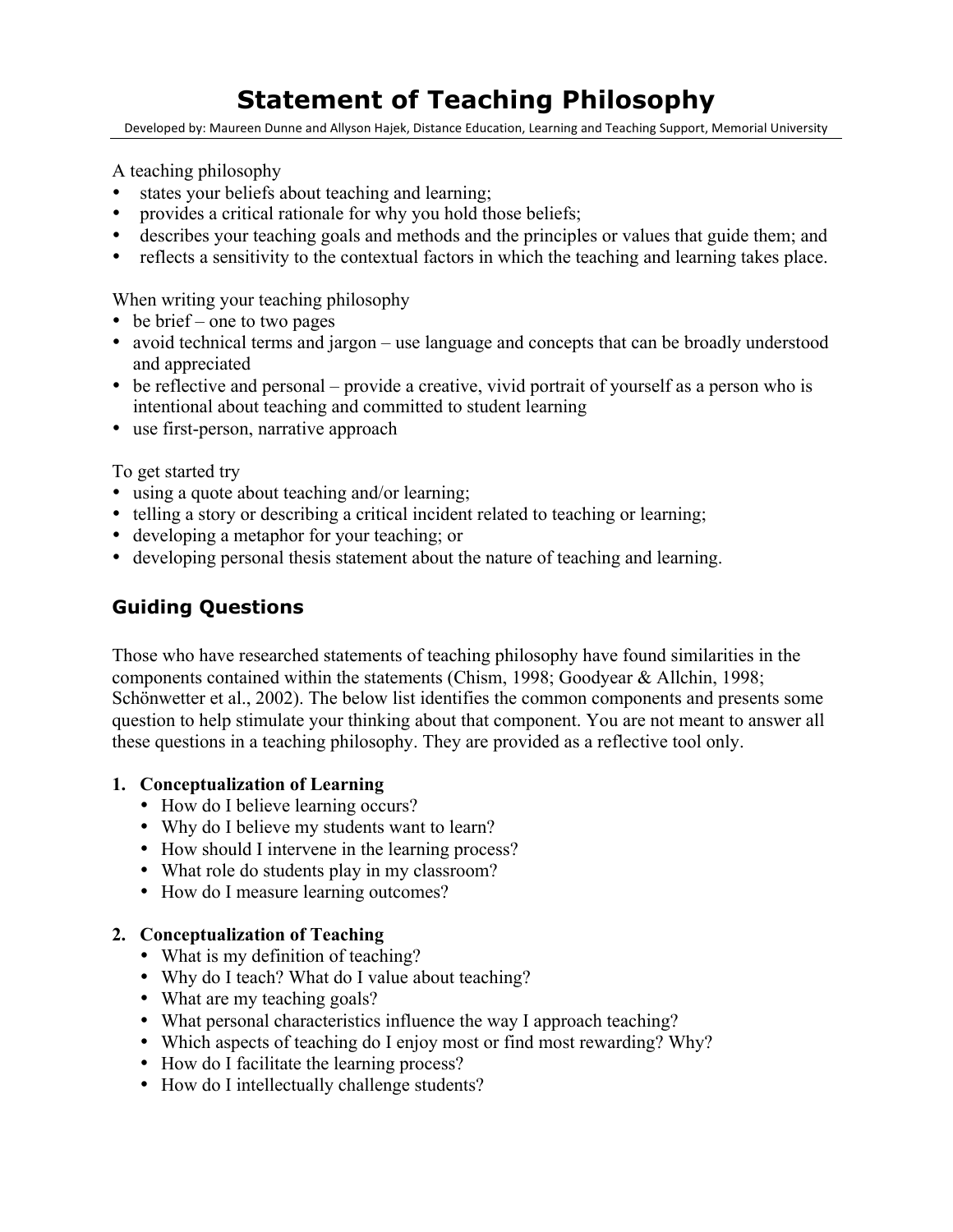#### **3. Goals for Students**

- What knowledge, skills and attitudes do I expect my students to obtain?
- What is the rationale behind these expectations?
- What role do student play in my classroom?
- How do I prepare students to use the knowledge learned in class to solve real-world problems?

#### **4. Student-Teacher Relationship**

- What kind of student-teacher relationship do I strive to achieve?
- How do I interact with students in and outside of the classroom?
- How do I encourage students to connect with me?
- How am I a role model for students?
- How do I motivate students?
- How do I support students in their learning?
- How do I give students feedback?
- What values do I impart to my students?
- How do I want to make a difference in the lives of my students?

#### **5. Integration of Responsibilities**

- How has my research influenced my teaching?
- How has my teaching influenced my research?
- How do I disseminate what I have learned?
- Why is it important for me to keep current in my discipline?
- What excites me about my discipline?
- Why do I want my students to be excited about my discipline?
- Why is the study of my discipline important?
- In what ways do I want to improve the education of students in my discipline?

#### **6. Implementation of the Philosophy**

- What is the link between my teaching philosophy and classroom activities?
- What kinds of activities take place in my classroom?
- How do I make decisions about content, resources, and methods?
- How do my teaching strategies help me achieve my teaching goals?
- How do I create a safe and supportive learning environment for students?
- How is my teaching philosophy integrated in my student assessment strategies?

## **7. Professional Growth Plan**

- What have I learned about myself as a teacher?
- How has my approach to teaching changed? Why?
- How do I evaluate the effectiveness of my teaching and other interactions with students?
- How do I plan to grow and develop in teaching over the years?
- What goals have I set for myself as a teacher? How will I achieve these goals?